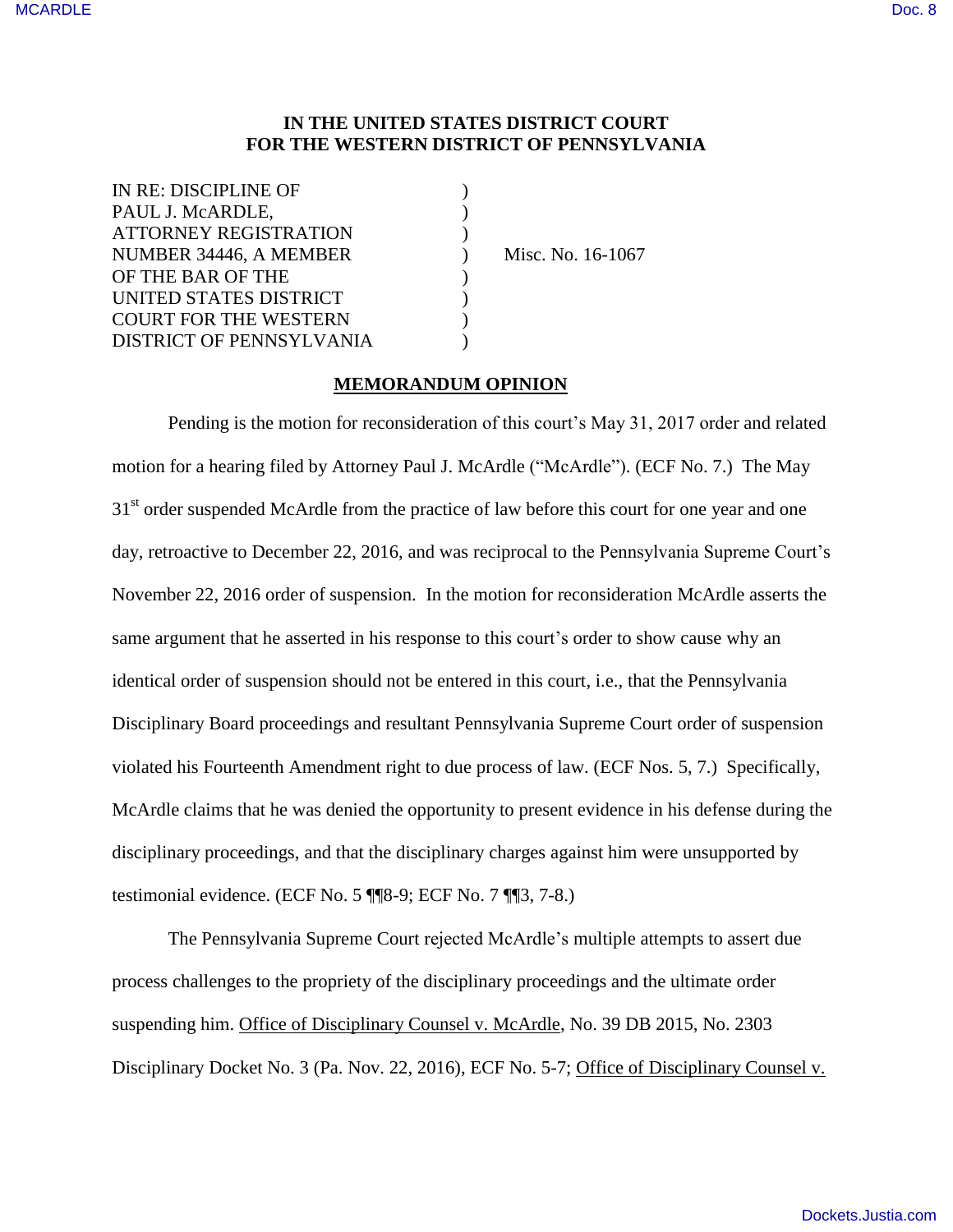McArdle, No. 39 DB 2015, No. 2222 Disciplinary Docket No. 3 (Pa. Jan. 14, 2017), ECF No. 5- 8; (ECF No. 5 ¶¶60-61, 67; ECF No. 5-8.). The United States Supreme Court denied McArdle's petition for a writ of certiorari, which likewise sought to challenge his disciplinary suspension on Fourteenth Amendment due process grounds. McArdle v. Office of Disciplinary Counsel, No. 16-7800 (S. Ct. April 17, 2017); (ECF No. 5 ¶¶3-7; ECF No. 5-8.)

McArdle's response to the order to show cause and motion for reconsideration provide no basis for this court to conclude that McArdle's Fourteenth Amendment rights were violated when the Pennsylvania Supreme Court suspended him for one year and one day for repeatedly filing frivolous lawsuits, violating court orders, and using civil litigation to unreasonably annoy, embarrass, and burden third parties. McArdle's motion for reconsideration is, therefore, denied.

#### **I. Factual Background**

Disciplinary proceedings were initiated against McArdle on June 29, 2015. (Office of Disciplinary Counsel v. McArdle, No. 39 DB 2015, Report and Recommendation (Sept. 21, 2016 ) (the "R&R") at 20.) McArdle was accused of misconduct arising from his initiation of seven pro se civil actions, in both federal and state courts in Pennsylvania, in which he repeatedly accused a group of more than 30 defendants, many of whom were related to him, of being members of a criminal organization that defamed him and unlawfully entered his law office to destroy the evidence of their conspiracy. (Id. at 20-22; ECF No. 5 ¶¶11-12; ECF No. 5- 5 ¶¶2-3.) All seven of these civil actions were dismissed as having no basis in law or fact and, if appealed, those dismissals were affirmed. (R&R at 4-18; ECF No. 5-4 ¶6.) McArdle continued to press these allegations in court even after being explicitly ordered to cease filing lawsuits that reiterated the same baseless claims. (R&R at 10.)

2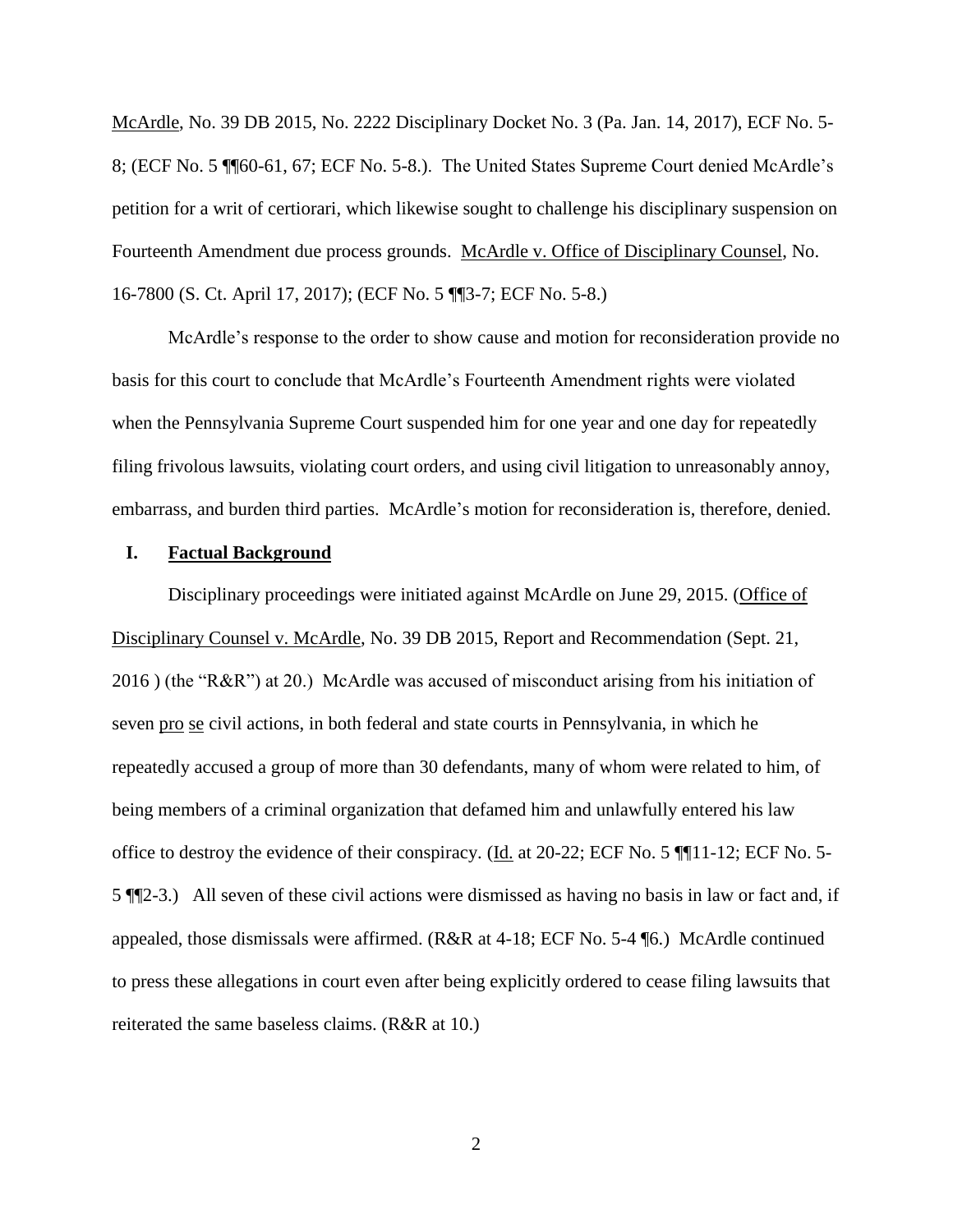McArdle asserts that these prior court rulings were inconsequential because they were not final judgments or jury verdicts. (ECF No. 5 ¶¶13, 24, 37; ECF No. 5-5 ¶¶6-7.) McArdle further claims that the courts' adverse rulings were substantively wrong. (R&R at 19; ECF No. 5-5 ¶6.) At his disciplinary hearing, McArdle endeavored to attack the underlying adverse court rulings by subpoenaing dozens of witnesses, many of whom were members of the alleged criminal organization, to demonstrate that the claimed criminal conspiracy against him actually existed. (ECF No. 5 ¶¶28-30, 51-52; ECF No. 5-4 ¶¶ 1-5; ECF No. 5-5 ¶¶4-5, 10.) The witnesses filed motions to quash, which were granted. The hearing committee of the disciplinary board ordered that McArdle could not offer any evidence at the disciplinary hearing "regarding the truth of the factual allegation [sic] raised in the civil actions filed by [McArdle] that underlie these proceedings." (ECF No. 5 ¶¶28-32, 37-41, 44-49.) Based upon this ruling, both testimonial and documentary evidence proffered by McArdle in order to prove that the alleged criminal conspiracy existed was excluded from the disciplinary hearing. (ECF No. 5 ¶¶38-43, 52; ECF No. 5-6; ECF No. 7 ¶¶4-5.)

#### **II. Legal Standards**

#### **A. Local Rules of Court, Western District of Pennsylvania**

Pursuant to this court's Local Rules of Court, upon receiving notice that an attorney admitted to practice before this court has been disciplined by another court, this court shall impose an identical order of discipline unless the attorney "demonstrates…that upon the face of the record upon which the discipline in another jurisdiction is predicated it clearly appears that (a) the procedure was so lacking in notice or opportunity to be heard as to constitute a deprivation of due process; (b) there was such an infirmity of proof establishing the misconduct as to give rise to the clear conviction that this court could not, consistent with its duty, accept as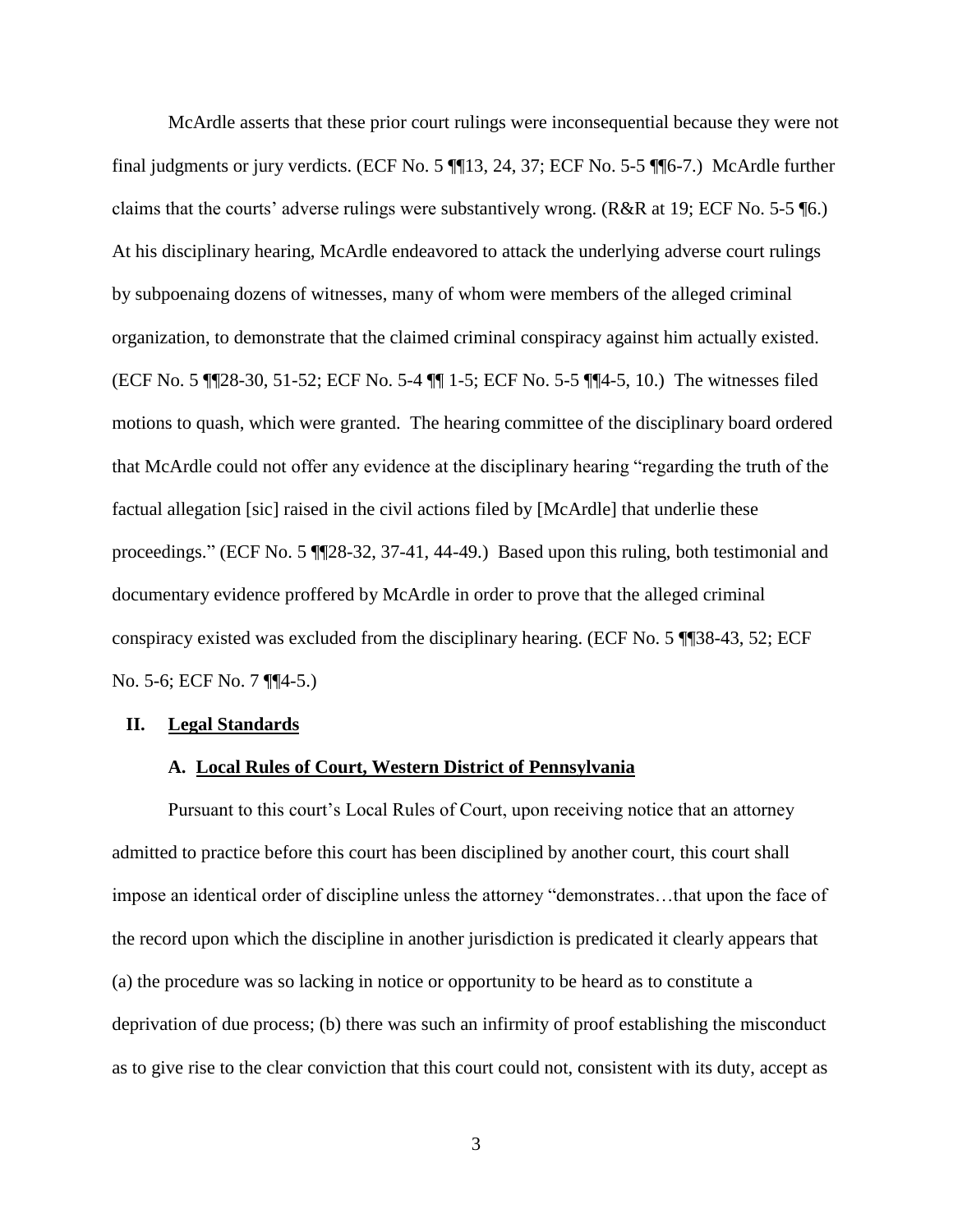final the conclusion on that subject." LCvR 83.3D(1), (2), (4). If the disciplined attorney challenges the other court's order on these or other listed grounds, the matter is referred to the court's disciplinary committee, which "**may** order and conduct a further hearing, or take testimony or hear argument, and make a recommendation to the Board of Judges." LCvR 83.3D(4) (emphasis added).

The local rules state that "[i]n all other respects, a final adjudication in another Court that an attorney has been guilty of misconduct shall establish conclusively the misconduct for the purposes of a disciplinary proceeding in this court." LCvR 83.3D(5).

### **B. Pennsylvania Rules of Professional Conduct**

In the Pennsylvania disciplinary proceedings, McArdle was found to have violated three rules of professional conduct: Rule 3.1, Rule 4.4(a), and Rule 8.4(d). (R&R at 19-26; ECF No. 5 ¶22.) Pennsylvania Rule of Professional Conduct 3.1 forbids an attorney from filing frivolous lawsuits. Rule 4.4(a) states that an attorney shall not employ means that have no purpose other than to embarrass, delay, or burden a third party. Rule 8.4(d) states that it is professional misconduct to engage in behavior that is prejudicial to the administration of justice.

#### **C. District Court Review of State Disciplinary Proceedings**

In reciprocal disciplinary proceedings, district courts review the record of the state disciplinary proceeding "for consistency with the requirements of due process, adequacy of proof and absence of any indication that imposing discipline would result in grave injustice." In re Surrick, 338 F.3d 224, 231 (3d Cir. 2003) (citing In re Jacobs, 44 F.3d 84, 88 (2d Cir. 1994)); In re SimmsParris, 448 F. App'x 268, 270 (3d Cir. 2011). Due process requires that the attorney receive notice of the disciplinary proceedings against him or her, and an opportunity to be heard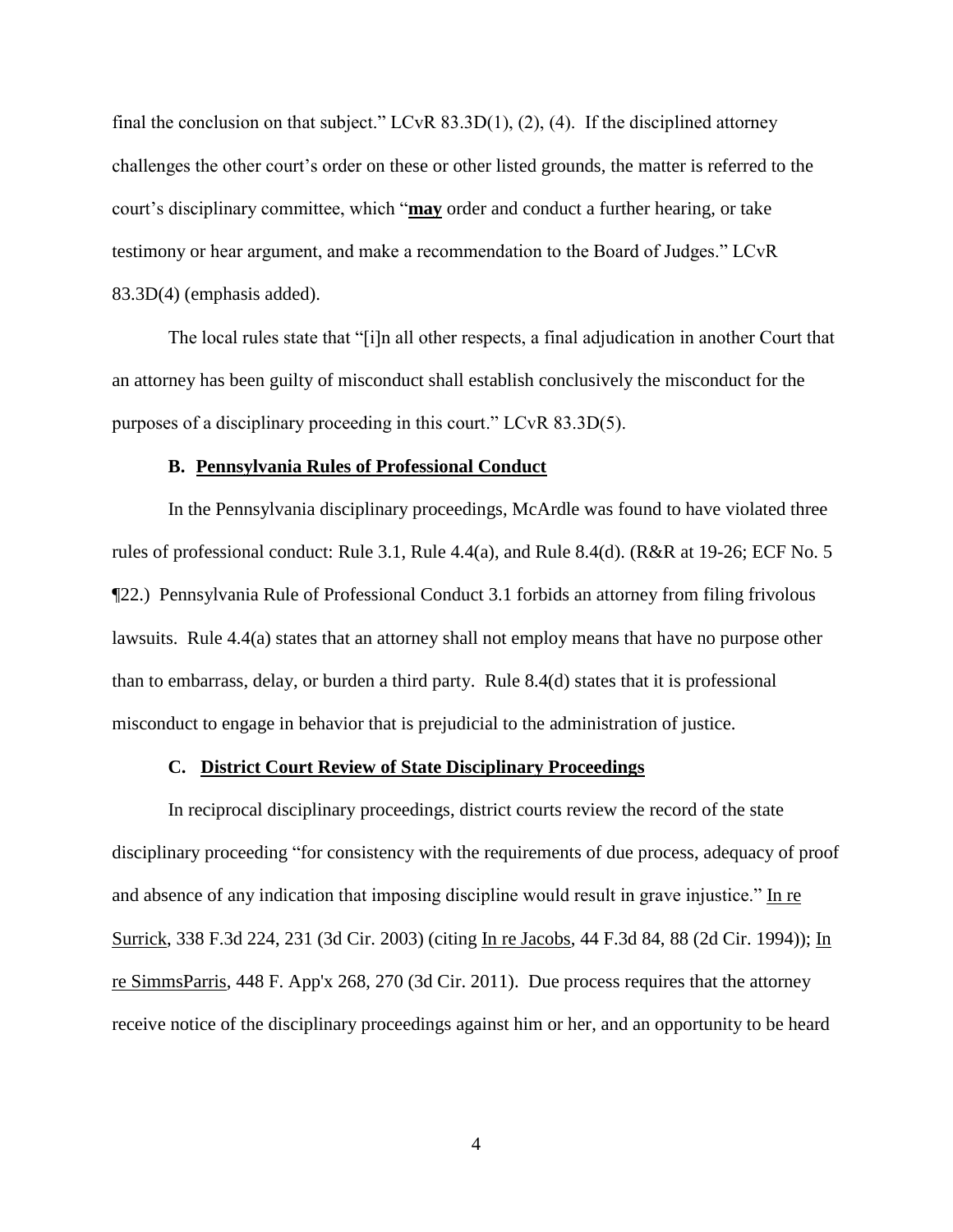in response. In re Marcone, 395 F. App'x 807, 810 (3d Cir. 2010); Eash v. Riggins Trucking Inc., 757 F.2d 557, 570 (3d Cir. 1985).

The attorney subject to discipline bears the burden of demonstrating "by clear and convincing evidence" the presence of a serious infirmity in the state proceeding. Surrick 338 F.3d at 232 (citing In re Kramer, 282 F.3d 721, 724–25 (9th Cir. 2002)). The Court of Appeals for the Third Circuit reviews "district courts' decisions regarding the regulation of attorneys who appear before them for abuse of discretion." Id. at 229 (citation omitted).

#### **III. Discussion**

 McArdle attacks the validity of the Pennsylvania Supreme Court's November 22, 2016 order suspending him from the practice of law for one year and one day on the ground that the disciplinary proceedings that resulted in that order violated his Fourteenth Amendment due process rights.

### **A. Opportunity to Present Evidence**

McArdle's primary complaint is that he was denied the opportunity to present evidence to defend against the disciplinary charges. (ECF No. 5 ¶¶8-9; ECF No. 7 ¶3.) This assertion is contradicted on the face of the record. The R&R, and McArdle's own filings, reflect that McArdle was permitted to, and did, present both testimonial and documentary evidence at the disciplinary hearing, and submitted voluminous written filings in defense of the charges against him. (ECF No. 5 \[\] 16-17, 21, 25, 51-54, 56-58, 60; R&R at 1-3, 18-19.)

McArdle's real objection is to the hearing committee of the disciplinary board's refusal to allow him to call witnesses and offer documents that would prove that the alleged conspiracy to defame him actually existed, which, in turn, would have proven that the seven lawsuits he filed were meritorious and that the court orders dismissing them and forbidding him from refiling

5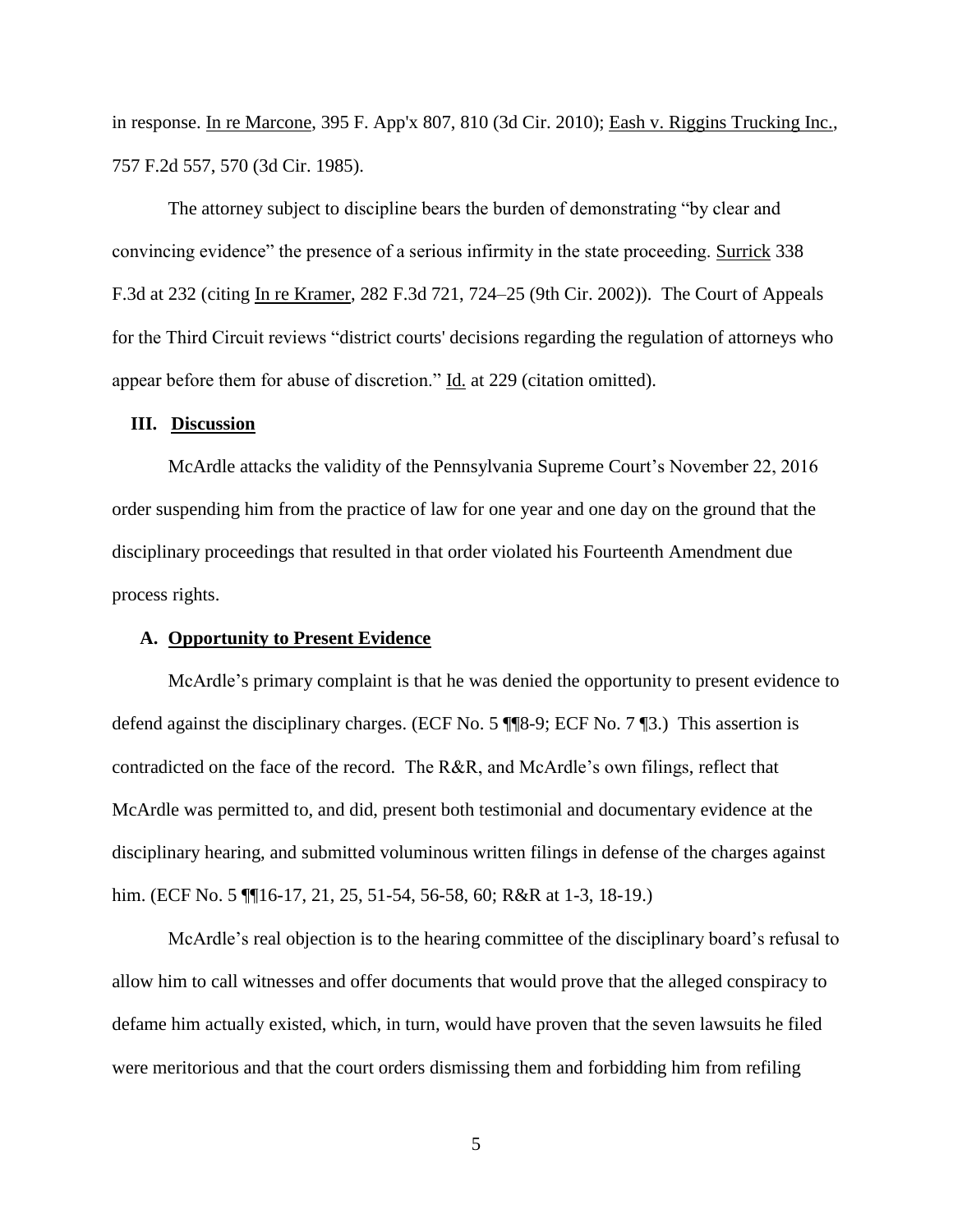them were improper. McArdle had the opportunity to, and did, object to that evidentiary ruling before the hearing committee, the disciplinary board, and the Pennsylvania Supreme Court. This court has no appellate or quasi-appellate authority over that evidentiary ruling.

There is no basis for this court to find that the ruling rendered the disciplinary proceedings so unfair or improper that McArdle's due process rights were violated. McArdle was accused of abusing the judicial process by filing repeated lawsuits that were previously found to be baseless and violating court orders against continuing to file the same or similar actions. No federal or state trial or appellate court reviewing McArdle's claims deemed them to have any basis in law or fact. Even if McArdle believed that all those courts made erroneous decisions, he, as an officer of the court, was not entitled to repeatedly disregard court orders. In the context of a disciplinary action based upon alleged repeated violations of court orders, the actual existence of the alleged criminal organization was not particularly relevant. The hearing committee of the disciplinary board's order excluding such evidence was, therefore, appropriate because McArdle had no right to present irrelevant evidence at his disciplinary proceedings. McArdle's argument, therefore, provides no basis for this court to find "on the face of the record" that his disciplinary proceeding "was so lacking in [] opportunity to be heard as to constitute a deprivation of due process." LCvR 83.3D(4).

### **B. Lack of Adverse Testimony**

McArdle attacks the order of suspension entered by the Pennsylvania Supreme Court on the ground that disciplinary counsel offered no testimonial evidence against him at the hearing. (ECF No. 5 ¶¶50, 59; ECF No. 7 ¶¶3, 7.) This failure, according to McArdle, establishes that the underlying disciplinary proceedings suffered from "such an infirmity of proof establishing the misconduct" that they should not be the basis of reciprocal discipline in this court. LCvR

6